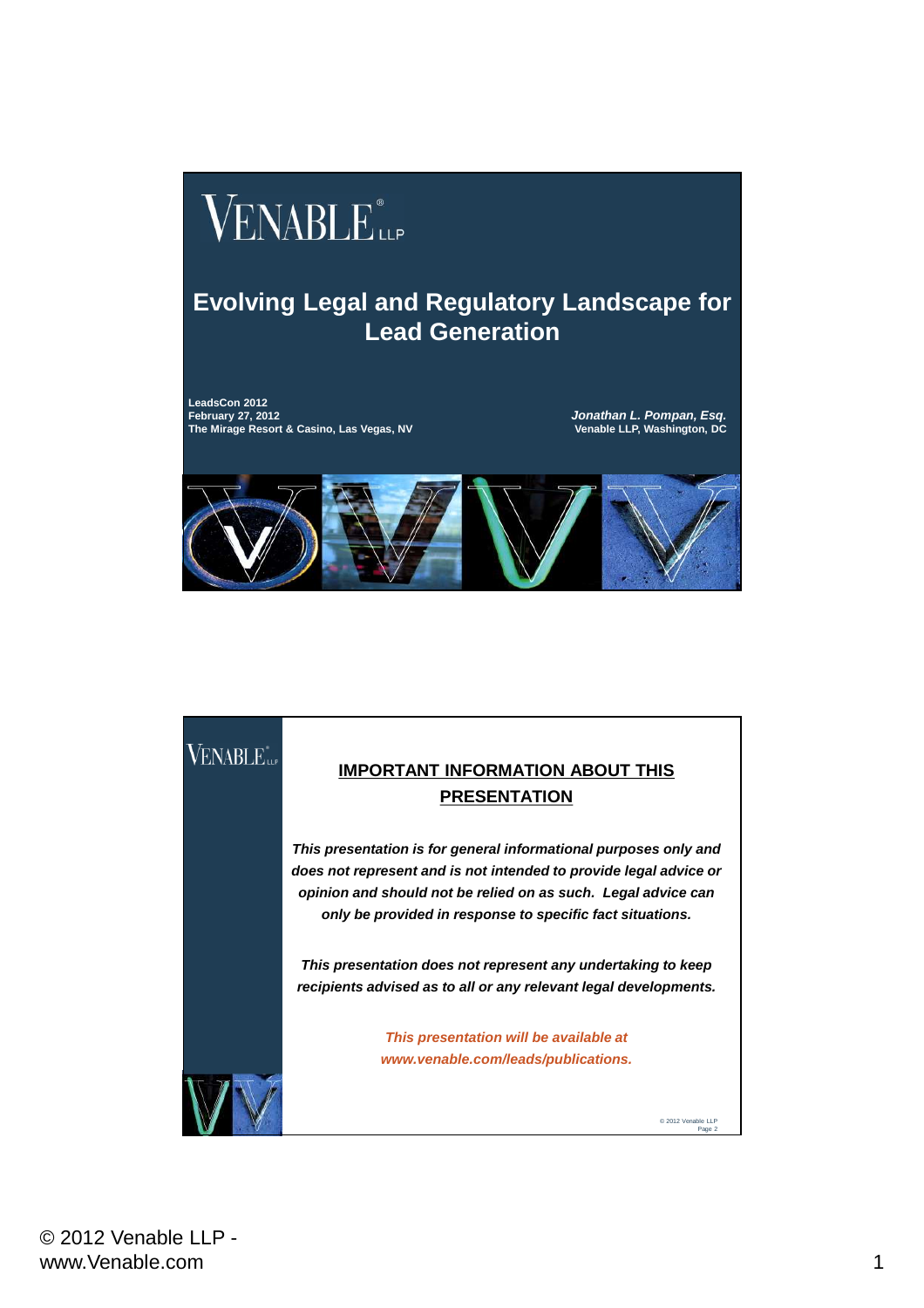| $N_{\rm {ENABI}}$ $\rm {E^{''}_{\mu\nu}}$ | Agenda<br>■ Introduction                                                                  |
|-------------------------------------------|-------------------------------------------------------------------------------------------|
|                                           | ■ Federal Trade Commission:<br>Increased Scrutiny on Internet and<br><b>Telemarketing</b> |
|                                           | ■ Consumer Financial Protection<br><b>Bureau and Lead Generation</b>                      |
|                                           | ■ Federal Consumer Protection<br><b>Working Group</b>                                     |
|                                           | • Sector Specific Regulation on the<br><b>Rise</b>                                        |
|                                           | C 2012 Venable II P<br>Page 3                                                             |

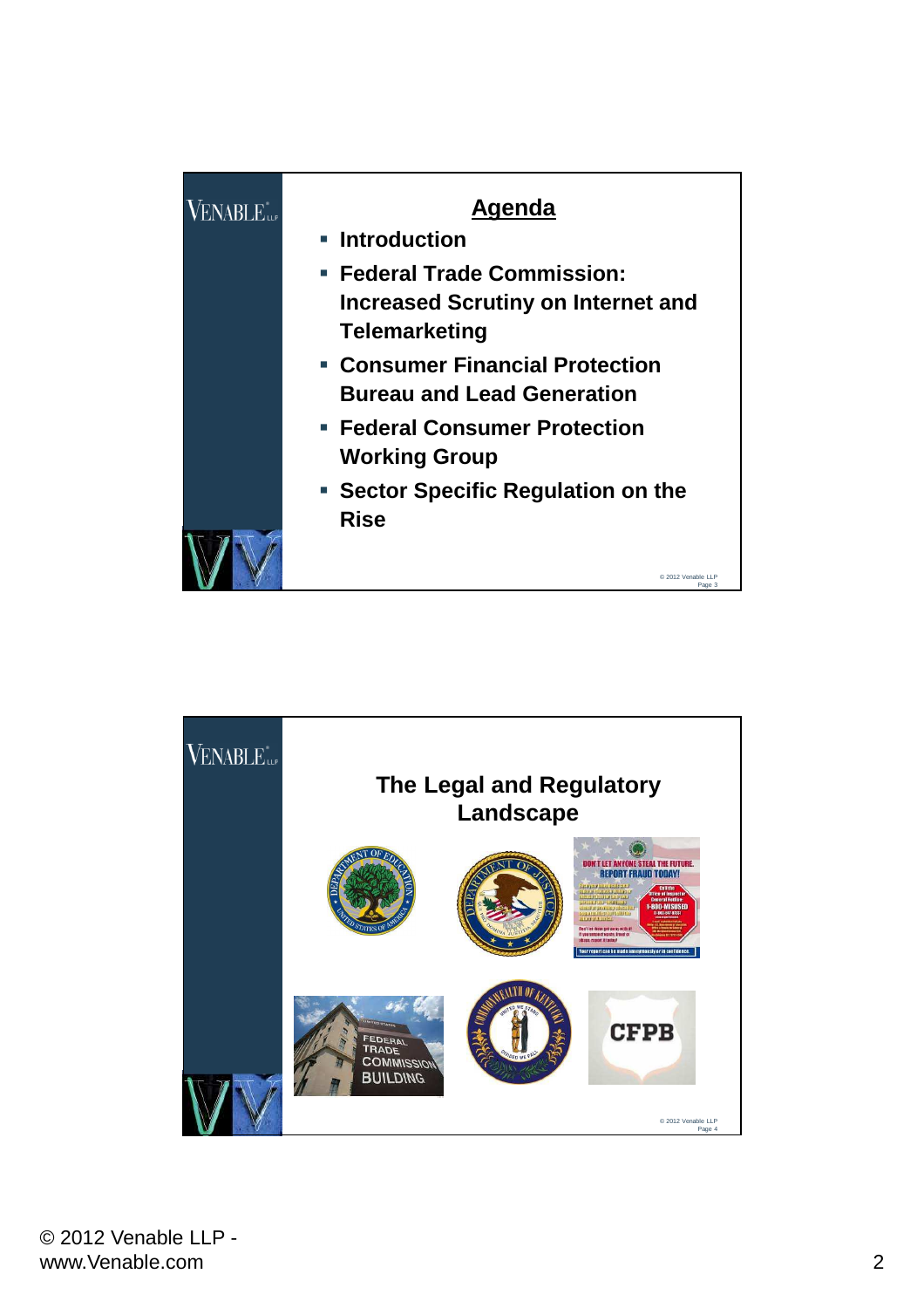

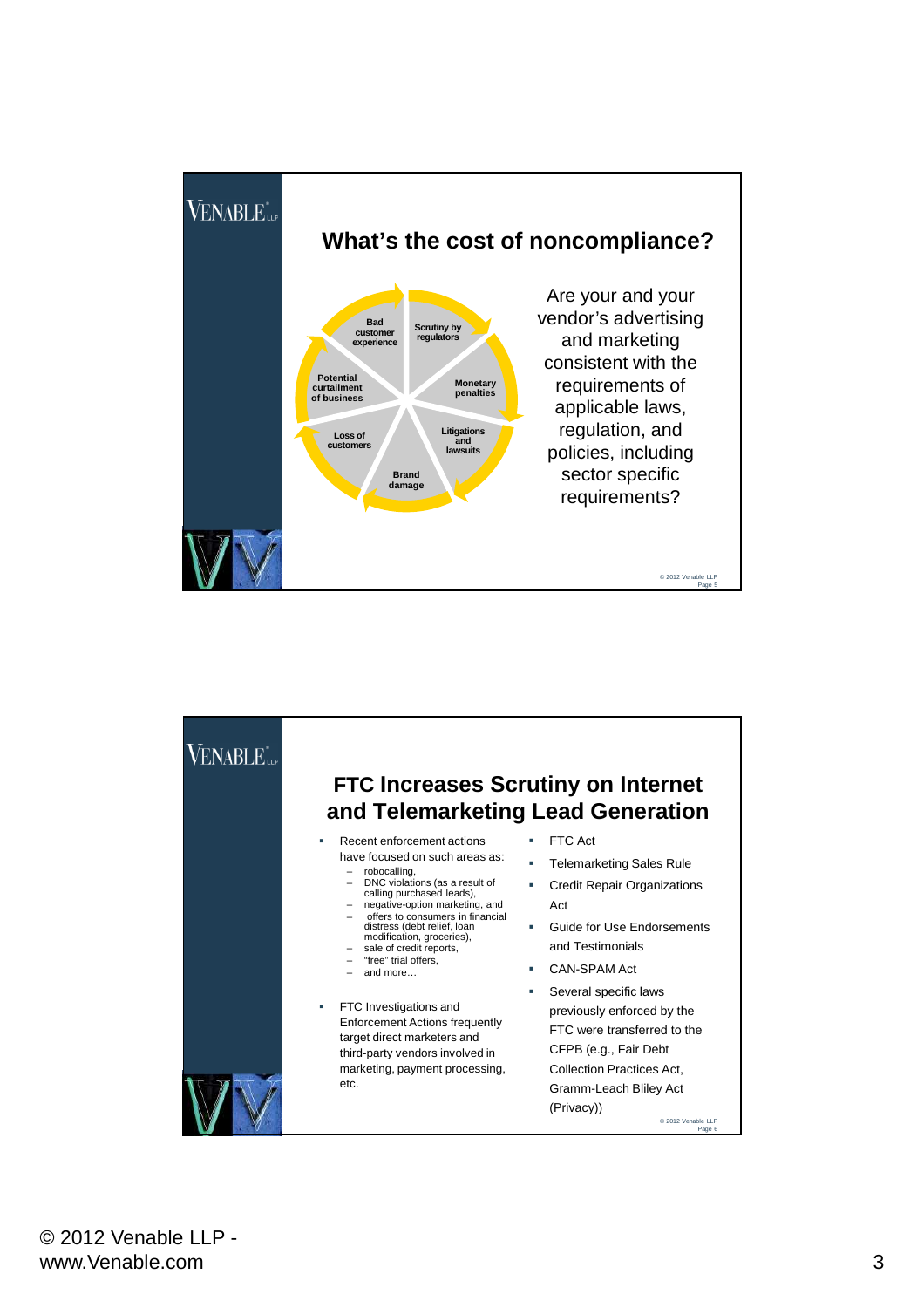

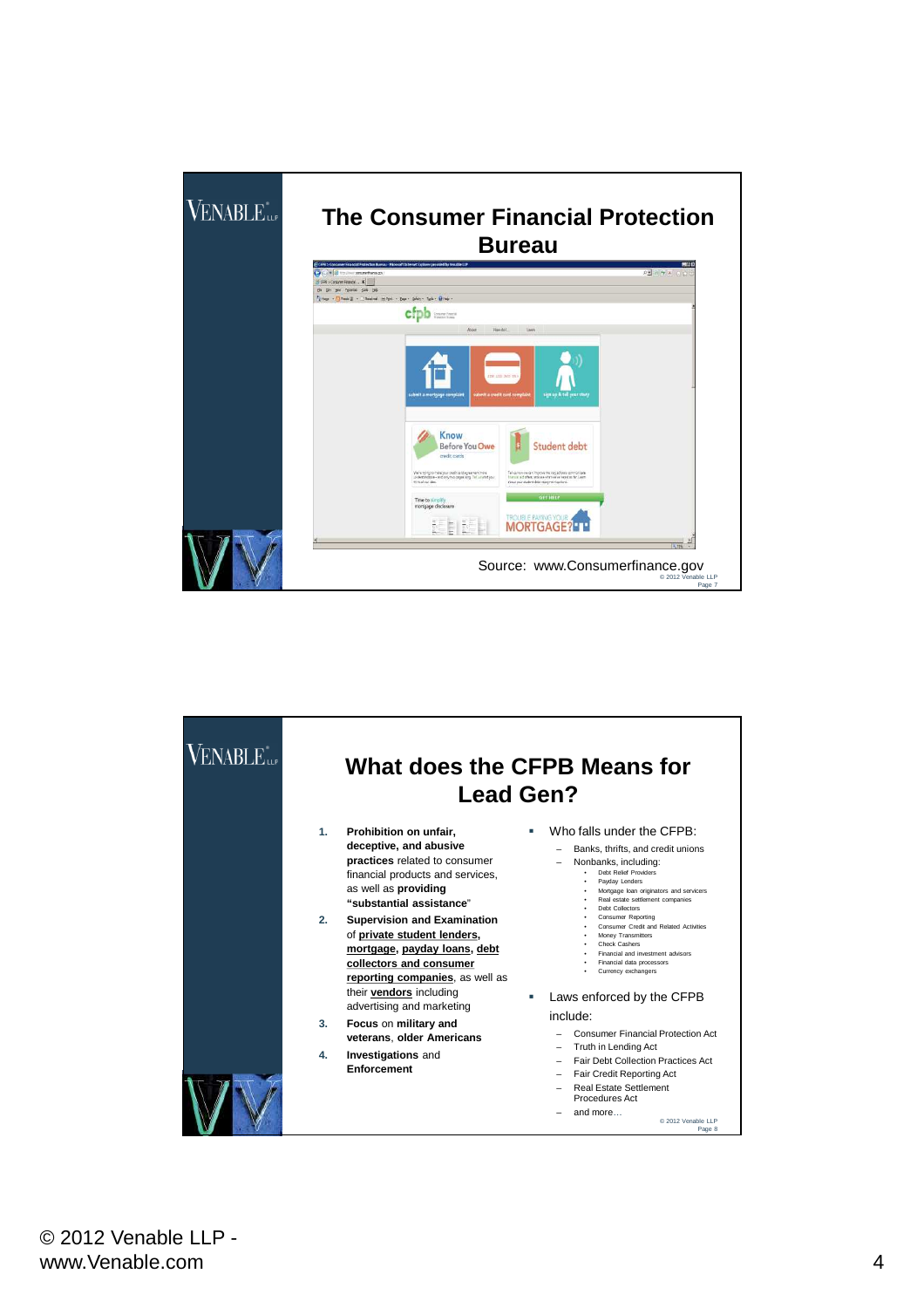## **VENABLE Federal Consumer Protection Working Group** Goal: Coordination of efforts to Members: regulate and combat consumer – Department of Justice fraud. – Federal Trade Focus: consumer fraud, including Commission **payday lending and other high** – Consumer Financial **pressure telemarketing or** Protection Bureau **Internet scams, business** – Department of **Treasury opportunity schemes, for-profit** – Federal Banking **schools, and third-party** Agencies **payment processors** State Attorneys Attorney General Eric Holder said **General** that the partnership "will strengthen our collective efforts, enhance civil and criminal enforcement of consumer fraud and educate the public in an effort to prevent consumers from being © 2012 Venable LLP victimized in the first place." Page 9